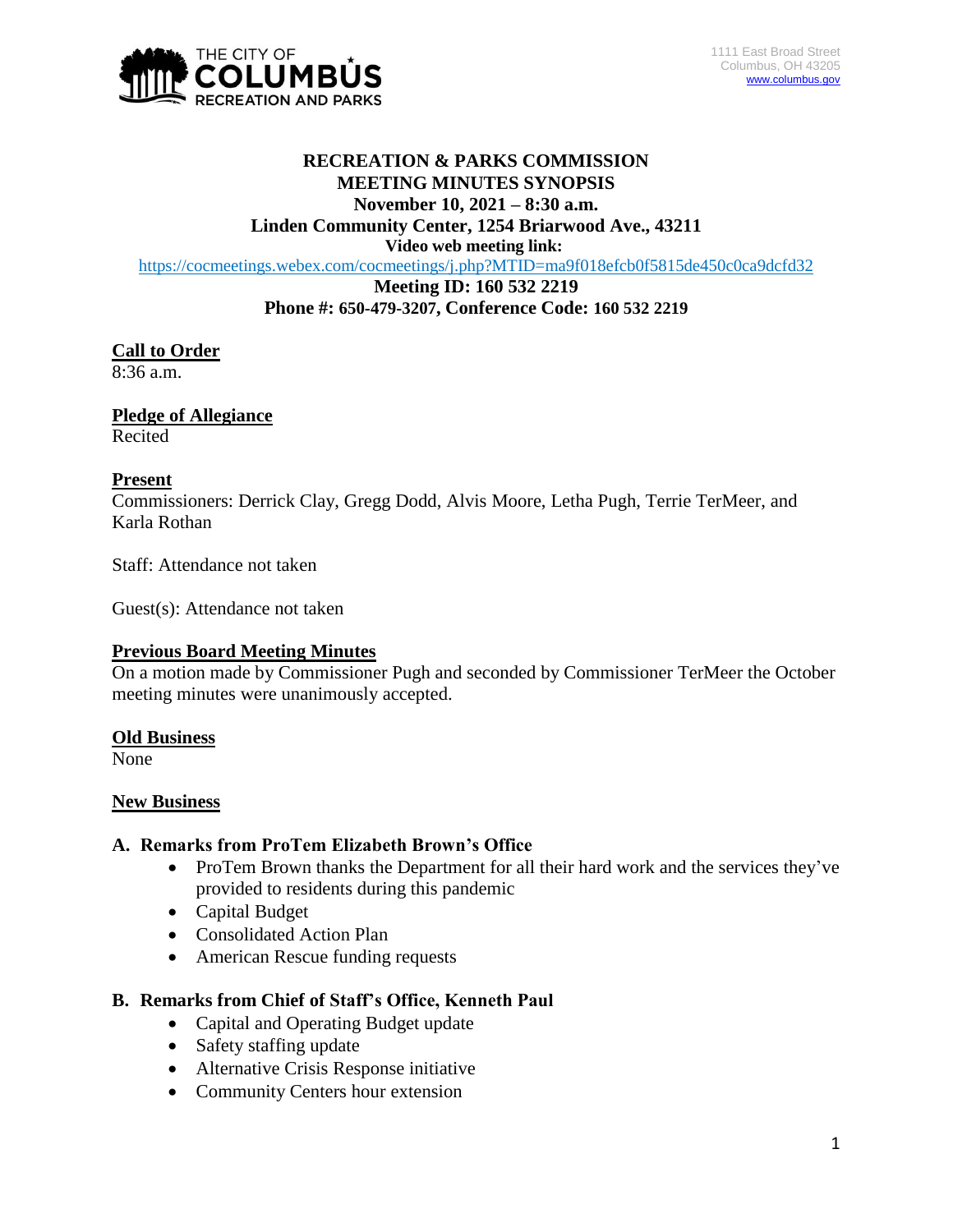

## **CONSENT AGENDA**

#### **1. Ord #2608--2021 (COAAA - FY2022 Title III Provider Contracts)**

**Title:** To authorize and direct the Director of Recreation and Parks to enter into contracts with 28 community agencies to provide social and nutrition services to older adults in Central Ohio during 2022; to authorize the expenditure of \$7,710,000.00 from the Recreation and Parks Grant Fund; and to declare an emergency. (\$7,710,000.00)

On a motion made by Commissioner Rothan and seconded by Commissioner TerMeer the Commission unanimously approved the Consent Agenda. Commissioner Pugh abstained.

## **ADMINISTRATION AGENDA**

#### **2. Ord #2310--2021 (Golf Course Pesticides)**

**Title:** To authorize the Director of Finance and Management to enter into contract with Harrell's, LLC for the purchase of Golf Course pesticides for the Recreation and Parks Department; to waive the formal competitive bidding provisions of the Columbus City Code 329; to authorize the expenditure of \$168,480.40 for the purchase of golf turf pesticides from the Recreation and Parks Operating fund; and to declare an emergency. (\$168,480.40)

## **3. Ord #2929--2021 (Linden Early Childhood Development Playground Improvements – Contract Modification)**

**Title:** To authorize the Director of Recreation and Parks to modify an existing contract with Playworld Midstates (ord. 2053-2020) to provide construction services associated with the CDBG Linden School Park Playground Improvements 2020; to authorize an expenditure of \$30,000 from the Recreation and Parks Voted Bond Fund; and to declare an emergency.

#### **4. Ord #2930--2021 (Tuttle Park Lower Field Improvements)**

**Title:** To authorize the Director of Recreation and Parks to modify an existing contract with R.W. Setterlin Building Company (ord.0596-2021) to provide construction services associated with Tuttle Park Lower Field Improvements and to authorize an expenditure of \$105,000.00 from the Urban Infrastructure Recovery Fund and the voted Recreation and Parks voted bond fund; and to authorize an expenditure of \$17,114.00 from the Urban Infrastructure Recovery Fund for interdepartmental inspections and fees; and to declare an emergency.

#### **5. Ord #2931--2021 (Greenways Trail Connections 2019)**

**Title:** To authorize the Director of Recreation and Parks to modify an existing contract with Environmental Design Group, LLC (EDG) (ord. 1261-2019) to provide professional engineering services associated with Greenways Trail Connections 2019; to authorize an expenditure of \$8,866.84 from the Urban Infrastructure Recovery Fund; and to declare an emergency.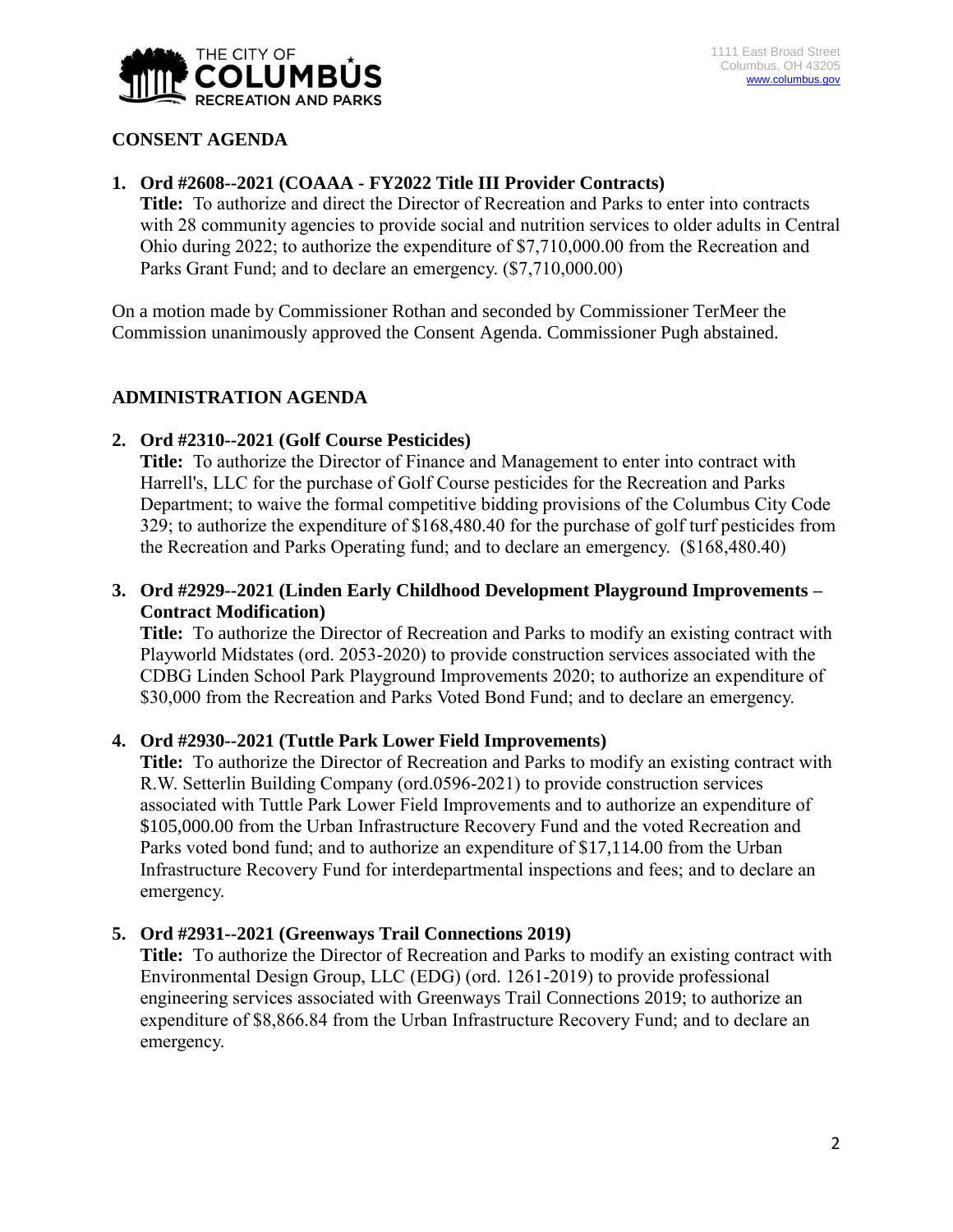

## **6. Ord #2955--2021 (Sawyer Center Sub-lease)**

**Title:** To authorize the Director of the Recreation and Parks Department to enter into a sublease agreement with Community for New Direction Inc. to occupy, provide services, and manage the first and half of the second floor of the Sawyer Recreation Center, located at 1000 Atcheson St., Columbus, Ohio 43204; and to declare an emergency.

On a motion made by Commissioner Moore and seconded by Commissioner Rothan the Commission unanimously approved the Administration Agenda.

## **Department and Project Updates**

• CRPD Quarterly Utilization Report presented

## **CRP Foundation Updates**

- Working with Development on *Adopt-A-Center*
- 2022 Fall Fundraiser "Columbus Roll & Stroll"
- \$50,000 raised towards Livingston Park

## **Division Updates**

- COAAA
	- o Pending arrival of Booth Funds through the Older Americans Act
	- o PASSPORT Administration Funding update
	- o Quarterly legislative meetings
	- o Staffing issues
	- o Vaccination mandates
- Community Relations, Kerry Francis
	- o Newsletter update
	- o Summer camp preparations and promotions
	- o Volunteer Appreciation event on November 18th
	- o \$25,000 donation to renovate basketball court
	- o *Adopt-A-Center* update
	- o Meals being provided during the holiday season
- Parks Maintenance & Operations, Assistant Director Troy Euton
	- o Extended search for new City Forester
	- o Update on staffing issues
- Recreation & Program Services, Recreation Services Coordinator, Bryana Ross
	- o American Red Cross is using Feddersen Community Center as a shelter
	- o Focus groups on how to better serve the community
	- o Wellness Week update
	- o Staffing hires and postings
- Youth & Family Development, Assistant Director Eric Brandon
	- o Mobilizing and preparing for emergency service for residents
	- o Update on intervention services
	- o Update on youth staffing and hiring

## **Director's Comments**

Capital Improvement Award received for Linden Community Center